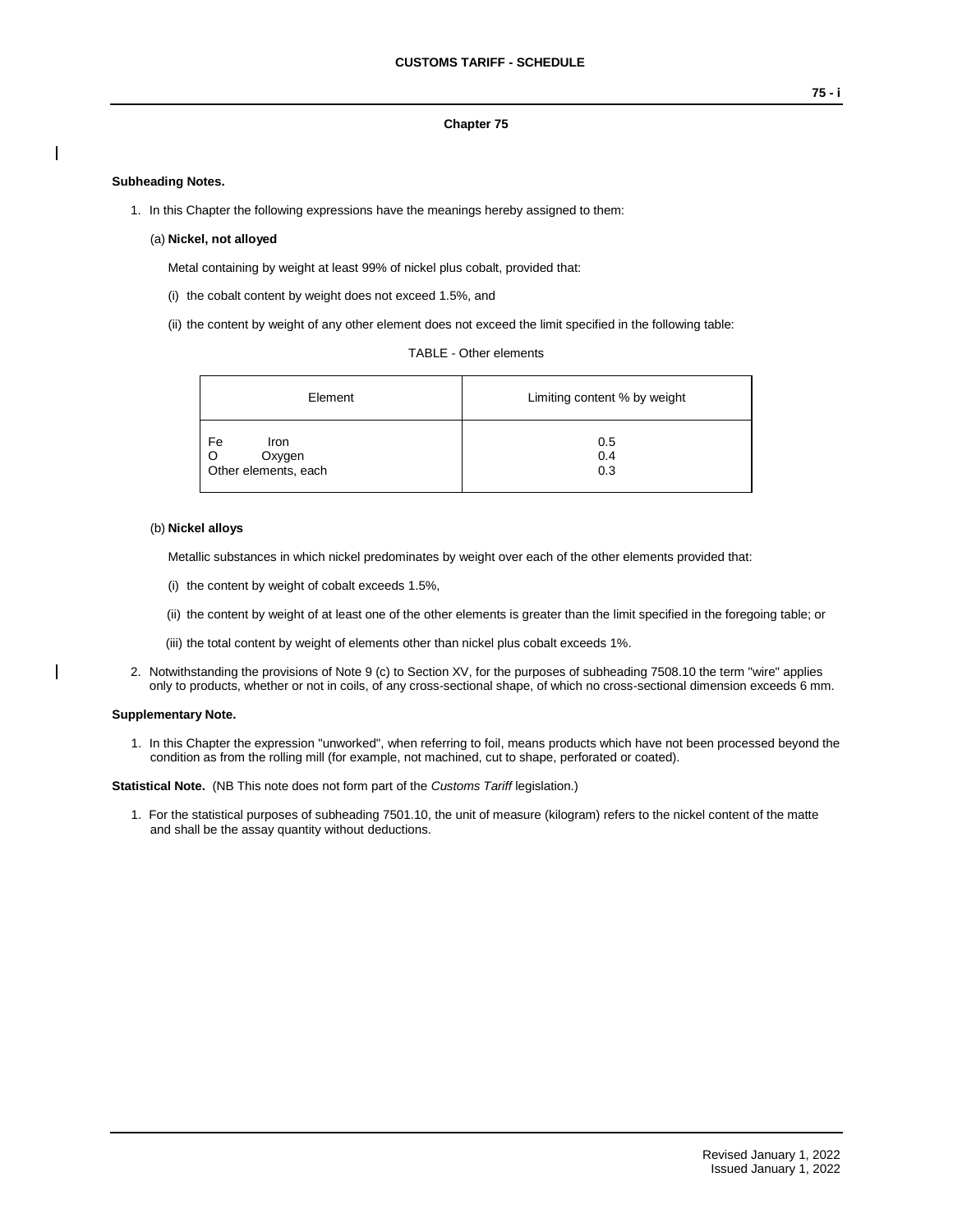# **CUSTOMS TARIFF - SCHEDULE**

| <b>Tariff</b><br>Item | SS | <b>Description of Goods</b>                                                                  | Unit of<br>Meas. | <b>MFN</b><br><b>Tariff</b> | <b>Applicable</b><br><b>Preferential Tariffs</b>                                                                            |
|-----------------------|----|----------------------------------------------------------------------------------------------|------------------|-----------------------------|-----------------------------------------------------------------------------------------------------------------------------|
| 75.01                 |    | Nickel mattes, nickel oxide sinters and other intermediate products of<br>nickel metallurgy. |                  |                             |                                                                                                                             |
|                       |    | 7501.10.00 00 -Nickel mattes                                                                 | KGM              | Free                        | CCCT, LDCT, GPT, UST,<br>MXT, CIAT, CT, CRT, IT,<br>NT, SLT, PT, COLT, JT,<br>PAT, HNT, KRT, CEUT,<br>UAT, CPTPT, UKT: Free |
|                       |    | 7501.20.00 00 -Nickel oxide sinters and other intermediate products of nickel<br>metallurgy  | KGM              | Free                        | CCCT, LDCT, GPT, UST,<br>MXT, CIAT, CT, CRT, IT,<br>NT, SLT, PT, COLT, JT,<br>PAT, HNT, KRT, CEUT,<br>UAT, CPTPT, UKT: Free |
| 75.02                 |    | Unwrought nickel.                                                                            |                  |                             |                                                                                                                             |
|                       |    | 7502.10.00 00 -Nickel, not alloyed                                                           | <b>KGM</b>       | Free                        | CCCT, LDCT, GPT, UST,<br>MXT, CIAT, CT, CRT, IT,<br>NT, SLT, PT, COLT, JT,<br>PAT, HNT, KRT, CEUT,<br>UAT, CPTPT, UKT: Free |
|                       |    | 7502.20.00 00 - Nickel alloys                                                                | <b>KGM</b>       | Free                        | CCCT, LDCT, GPT, UST,<br>MXT, CIAT, CT, CRT, IT,<br>NT, SLT, PT, COLT, JT,<br>PAT, HNT, KRT, CEUT,<br>UAT, CPTPT, UKT: Free |
|                       |    | 7503.00.00 00 Nickel waste and scrap.                                                        | <b>KGM</b>       | Free                        | CCCT, LDCT, GPT, UST,<br>MXT, CIAT, CT, CRT, IT,<br>NT, SLT, PT, COLT, JT,<br>PAT, HNT, KRT, CEUT,<br>UAT, CPTPT, UKT: Free |
| 7504.00.00            |    | Nickel powders and flakes.                                                                   |                  | Free                        | CCCT, LDCT, GPT, UST,<br>MXT, CIAT, CT, CRT, IT,<br>NT, SLT, PT, COLT, JT,<br>PAT, HNT, KRT, CEUT,<br>UAT, CPTPT, UKT: Free |
|                       |    |                                                                                              | KGM<br>KGM       |                             |                                                                                                                             |
| 75.05                 |    | Nickel bars, rods, profiles and wire.                                                        |                  |                             |                                                                                                                             |
|                       |    | -Bars, rods and profiles:                                                                    |                  |                             |                                                                                                                             |
|                       |    | 7505.11.00 00 - - Of nickel, not alloyed                                                     | <b>KGM</b>       | Free                        | CCCT, LDCT, GPT, UST,<br>MXT, CIAT, CT, CRT, IT,<br>NT, SLT, PT, COLT, JT,<br>PAT, HNT, KRT, CEUT,<br>UAT, CPTPT, UKT: Free |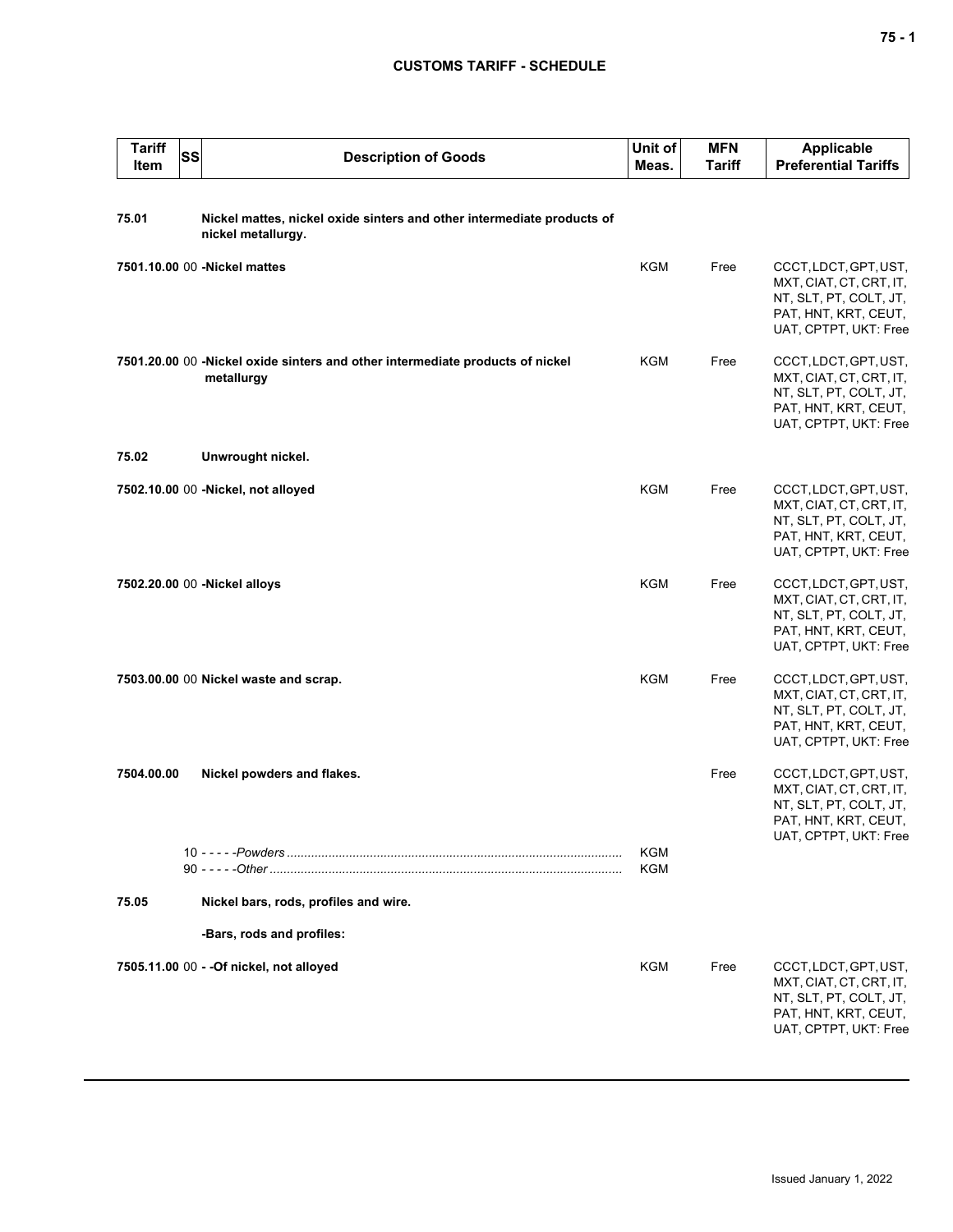| <b>Tariff</b><br><b>SS</b> | <b>Description of Goods</b>                                                                                                                       | Unit of    | <b>MFN</b>    | <b>Applicable</b>                                                                                                           |
|----------------------------|---------------------------------------------------------------------------------------------------------------------------------------------------|------------|---------------|-----------------------------------------------------------------------------------------------------------------------------|
| Item                       |                                                                                                                                                   | Meas.      | <b>Tariff</b> | <b>Preferential Tariffs</b>                                                                                                 |
|                            | 7505.12.00 00 - - Of nickel alloys                                                                                                                | <b>KGM</b> | Free          | CCCT, LDCT, GPT, UST,<br>MXT, CIAT, CT, CRT, IT,<br>NT, SLT, PT, COLT, JT,<br>PAT, HNT, KRT, CEUT,<br>UAT, CPTPT, UKT: Free |
|                            | -Wire:                                                                                                                                            |            |               |                                                                                                                             |
|                            | 7505.21.00 00 - - Of nickel, not alloyed                                                                                                          | KGM        | Free          | CCCT, LDCT, GPT, UST,<br>MXT, CIAT, CT, CRT, IT,<br>NT, SLT, PT, COLT, JT,<br>PAT, HNT, KRT, CEUT,<br>UAT, CPTPT, UKT: Free |
|                            | 7505.22.00 00 - - Of nickel alloys                                                                                                                | KGM        | Free          | CCCT, LDCT, GPT, UST,<br>MXT, CIAT, CT, CRT, IT,<br>NT, SLT, PT, COLT, JT,<br>PAT, HNT, KRT, CEUT,<br>UAT, CPTPT, UKT: Free |
| 75.06                      | Nickel plates, sheets, strip and foil.                                                                                                            |            |               |                                                                                                                             |
| 7506.10                    | -Of nickel, not alloyed                                                                                                                           |            |               |                                                                                                                             |
|                            | 7506.10.10 00 - - - Worked foil of a thickness not exceeding 0.15 mm                                                                              | <b>KGM</b> | Free          | CCCT, LDCT, GPT, UST,<br>MXT, CIAT, CT, CRT, IT,<br>NT, SLT, PT, COLT, JT,<br>PAT, HNT, KRT, CEUT,<br>UAT, CPTPT, UKT: Free |
| 7506.10.90 00 - - - Other  |                                                                                                                                                   | <b>KGM</b> | Free          | CCCT, LDCT, GPT, UST,<br>MXT, CIAT, CT, CRT, IT,<br>NT, SLT, PT, COLT, JT,<br>PAT, HNT, KRT, CEUT,<br>UAT, CPTPT, UKT: Free |
| 7506.20                    | -Of nickel alloys                                                                                                                                 |            |               |                                                                                                                             |
|                            | 7506.20.10 00 - - - The following foil of a thickness not exceeding 0.15 mm:<br>Unworked, containing by weight less than 60% of nickel;<br>Worked | KGM        | Free          | CCCT, LDCT, GPT, UST,<br>MXT, CIAT, CT, CRT, IT,<br>NT, SLT, PT, COLT, JT,<br>PAT, HNT, KRT, CEUT,<br>UAT, CPTPT, UKT: Free |
| 7506.20.90 00 - - - Other  |                                                                                                                                                   | <b>KGM</b> | Free          | CCCT, LDCT, GPT, UST,<br>MXT, CIAT, CT, CRT, IT,<br>NT, SLT, PT, COLT, JT,<br>PAT, HNT, KRT, CEUT,<br>UAT, CPTPT, UKT: Free |
| 75.07                      | Nickel tubes, pipes and tube or pipe fittings (for example, couplings,<br>elbows, sleeves).                                                       |            |               |                                                                                                                             |
|                            | -Tubes and pipes:                                                                                                                                 |            |               |                                                                                                                             |